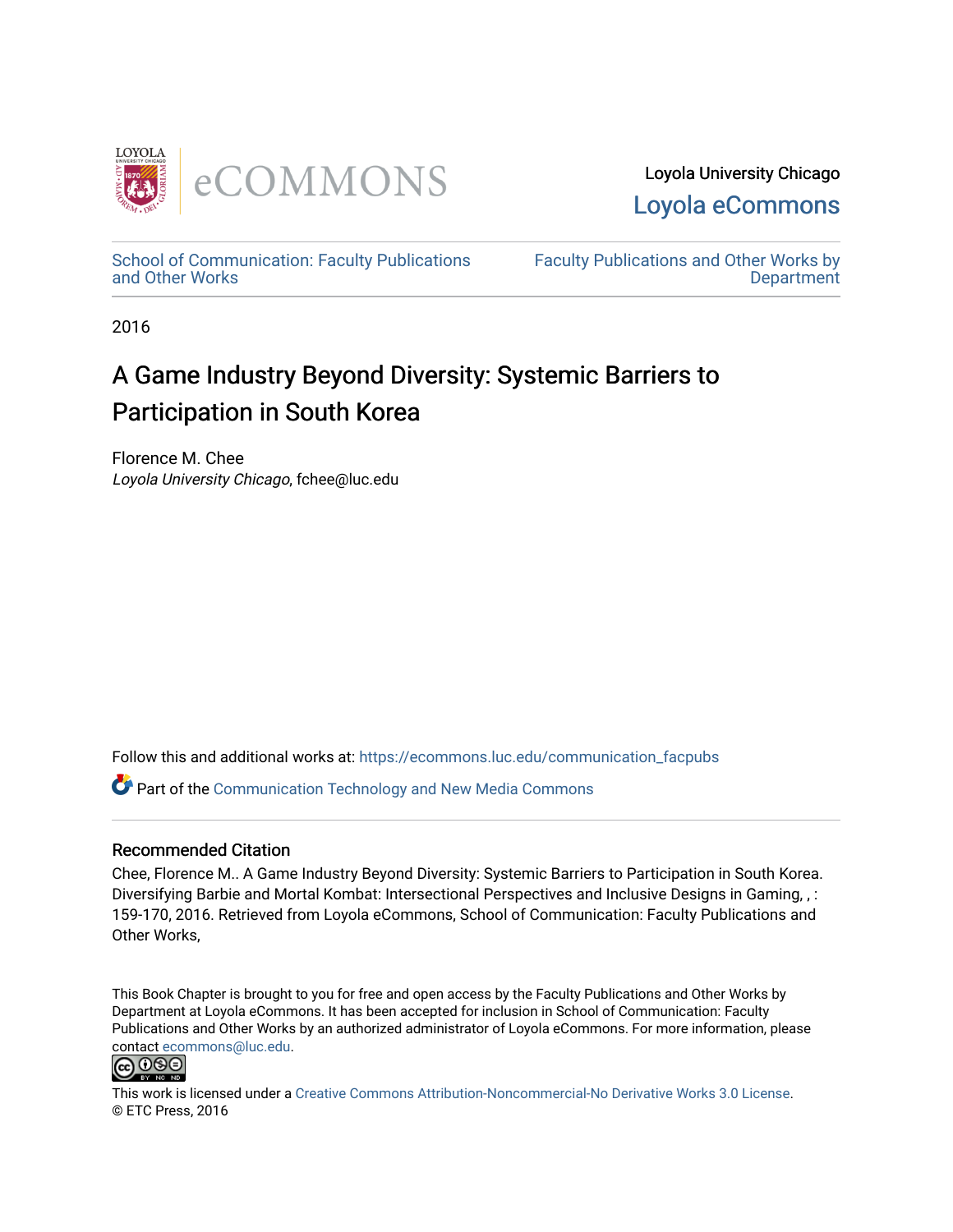#### CHAPTER 11.

## **A GAME INDUSTRY BEYOND DIVERSITY**

*Systemic Barriers to Participation for Women in South Korea* BY FLORENCE M. CHEE

Digital gaming has become a prominent part of mainstream culture. However, as one may observe in the public exhibitions of this form of play, the multitude of reasons for participation in the games industry are especially divided along gender lines. This paper is an analysis of themes emerging from the critical ethnographic examination of South Korea's<sup>1</sup> online game culture that, upon closer and iterative analyses, point to additional socioeconomic complications and systemic barriers to women's equitable participation in the game development and production. Using South Korea's national context as a point of reference, the findings from this case study offer a synthesis between educational policies and industry practices that implicate how labor originating from STEM (Science, Technology, Engineering, Math) disciplines may include crucial systemic barriers to women's participation in the aspects of game culture contributing the most to upward mobility. The findings illustrate that factors (such as compulsory military service) that are typically overlooked in policy research are imperative to understanding how specific structural systems serve to reinforce existing gender norms. These factors go beyond gender disparities, pipeline issues and problems of representation that preclude female's substantive involvement in the game industry.

My original research objectives included forming a comprehensive idea of the factors contributing to the prominence of online gaming culture in Korea, along with illustrating the importance of analyzing local dynamics in a globalizing industry such as games. My ethnographic research on gaming culture has focused primarily on the field site of the Republic of Korea (South Korea) and its globally infamous online game culture, which has been simultaneously lauded and derided by local and international media. The swift growth of online gaming in the global public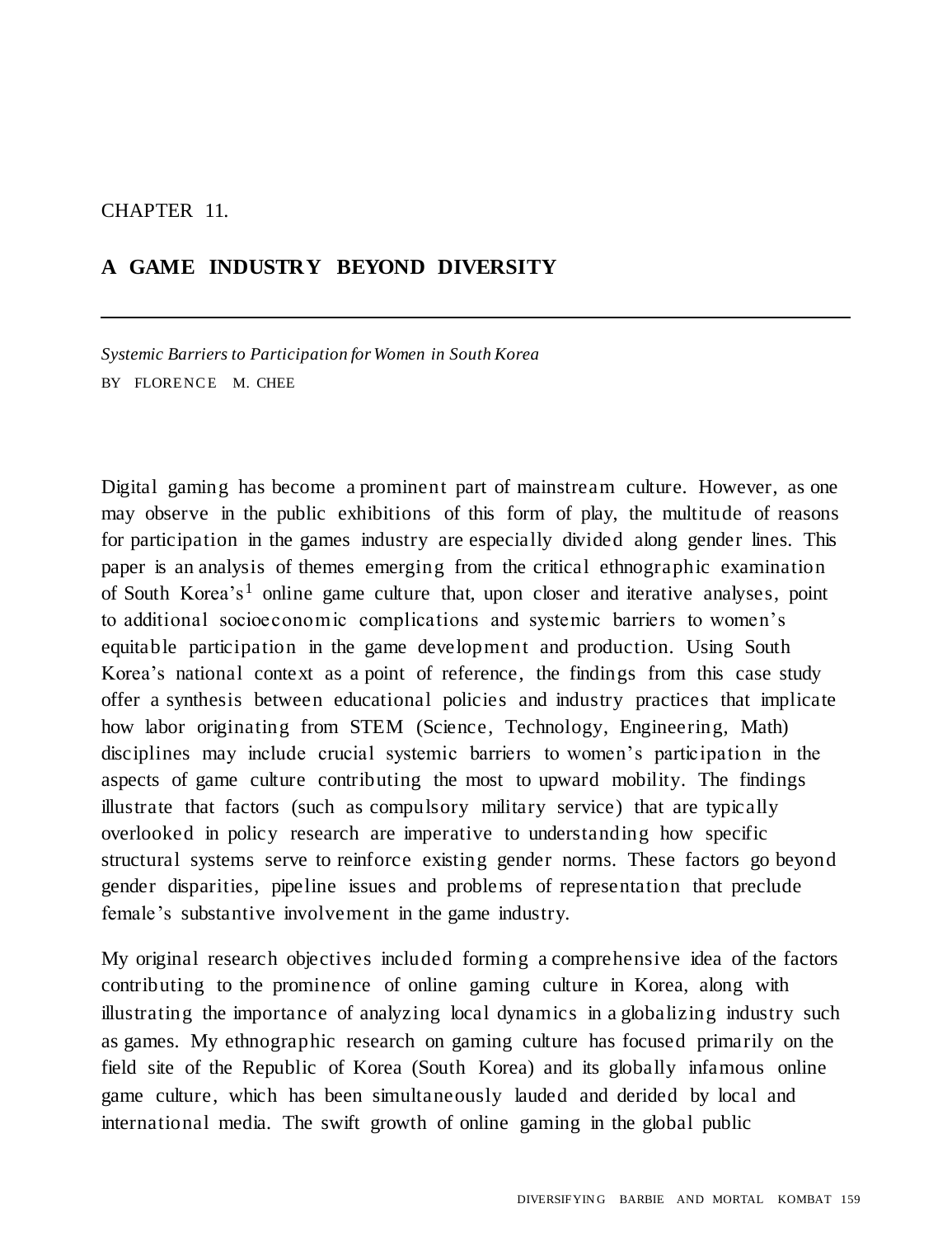consciousness has served to point out the economic miracle that modern Korean society represents (Kim, 2011), as the country is one of the most sophisticated in terms of commercial and consumerist hardware. In the years since the Korean War (1950-1953), the southern half of the "world's last divided country" has managed to transform from a feudal agrarian society into a flagship knowledge/information society.

An ethnographic approach has proven valuable (Boelstorff, Nardi, Pearce, & Taylor, 2012) for developing insights into how people create meaning amidst their technological artifacts and everyday culture. Over the last decade (2004-2014) of conducting research on Korean online game culture, I have engaged in 3 distinct phases of fieldw ork inquiry, with each subsequent visit building upon insights of the last in an iterative manner. The initial phase focused on data gathering at the grassroots level, engaging with the game players and members of online communities (Chee, 2006). The next phase, years later, I focused upon broader political and economic factors in Korea, ( Jin & Chee, 2008) to provide a more comprehensive picture of how online games have come to occupy a prominent role in Korean mainstream popular culture. Results from the first two phases helped to precipitate an inquiry into the field data using a gender lens, carefully crafted to the specific circumstances and findings appropriate to the Korean context. In this third phase, the focus of this chapter, my goal was to examine some of the gendered themes emerging from the field research that began 10 years ago and to contribute greater nuance to the ways in which we may understand who plays games, who produces them, how this process occurs, and why.

#### UNDERSTANDING PRACTICES AND POLICIES AS BARRIERS TO FULL PARTICIPATION IN THE GAMING INDUSTRY

Through documenting the factors that contributed to the rise of online gaming in South Korea to its current state of prominence, I want to underscore how evaluating games and their platforms represents only a partial assessment of a complex system. The popularity of online gaming in Korea especially can be attributed to key technological policy decisions and events, though these wider issues of policy are rarely discussed in games literature. Deliberate choices in international relations and restriction have likew ise influenced the domestic trajectory of opportunities available to participate in the online game economy. Insights discussed here emerged from long-term ethnographic engagement in South Korea, where games represent not only a celebrity "e-sports" industry, but also a dynamic and robust environment for developers. Korea is a leading game market in the world, with an impressive USD 3.36 billion in revenue (Newzoo, 2014) which represents a significant part of the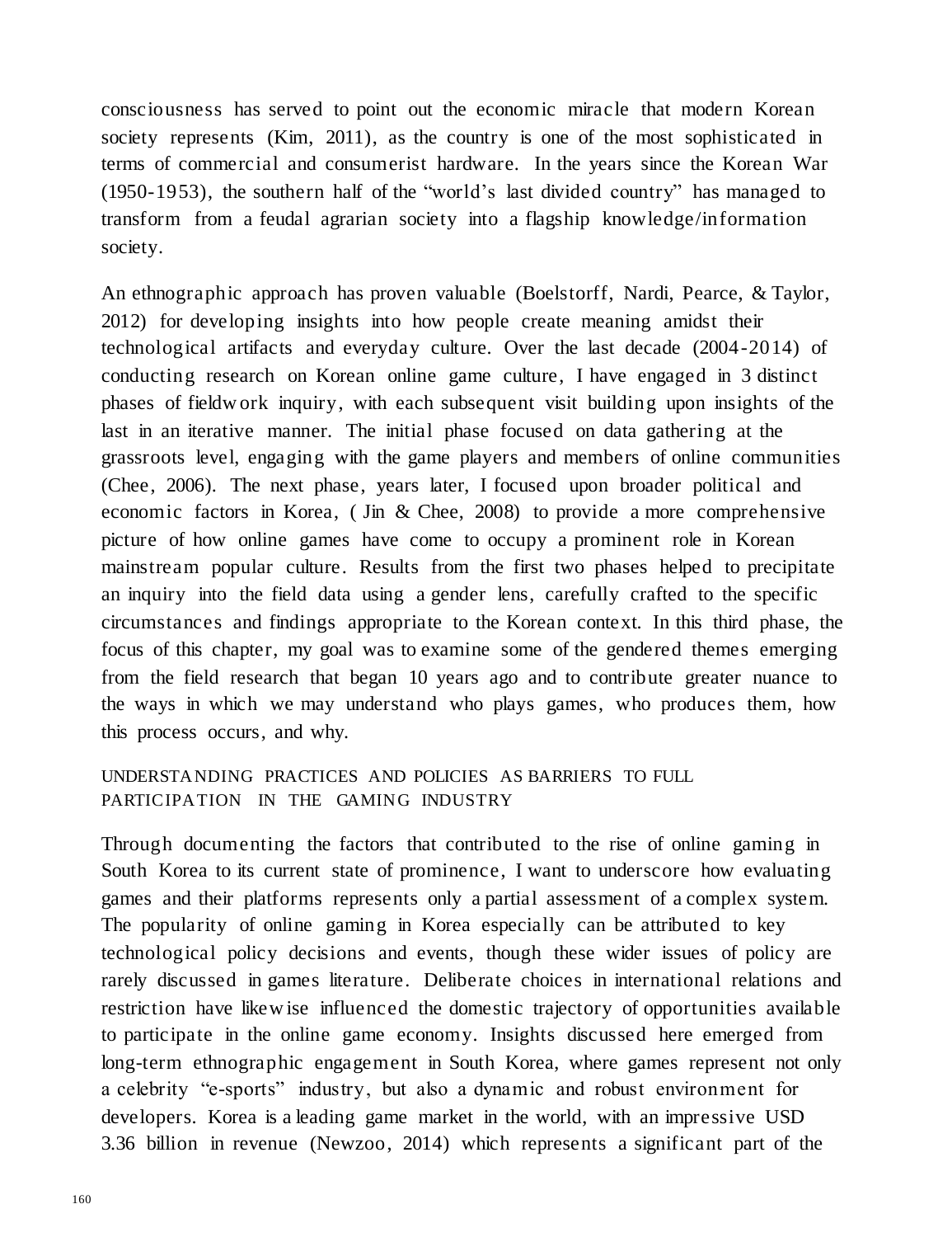global economy accounting for over 100 billion USD in revenue (Gartner, 2015). My findings offer a perspective of how industry practices and government policies, such as education goals and military service, also influence how and why people may choose to pursue certain career paths over others. The findings also implicate how labor originating from STEM (Science, Technology, Engineering, Math) disciplines may include crucial systemic barriers to the representation of women in roles contributing the most to upward mobility.



Figure 11.1. Breakdown of male and female users by age group in the "Download Games" market in South Korea. Of *note is the disparity in the ages 25-34 bracket*

The unprecedented development of the gaming industry in South Korea draws from the national emphasis placed on an "education culture" that favors STEM and the goals of national institutions such as the Chaebols, a South Korean form of business conglomerate, also called "money clique" in Hangul. South Korea's extraordinarily large investment in education (Seth, 2002) as compared with other OECD countries (Organization for Economic Co-operation and Development), and its emphasis on STEM fields, along with (to a lesser extent) military exemption policies have facilitated the nationwide growth of the now-pervasive online gaming. However, one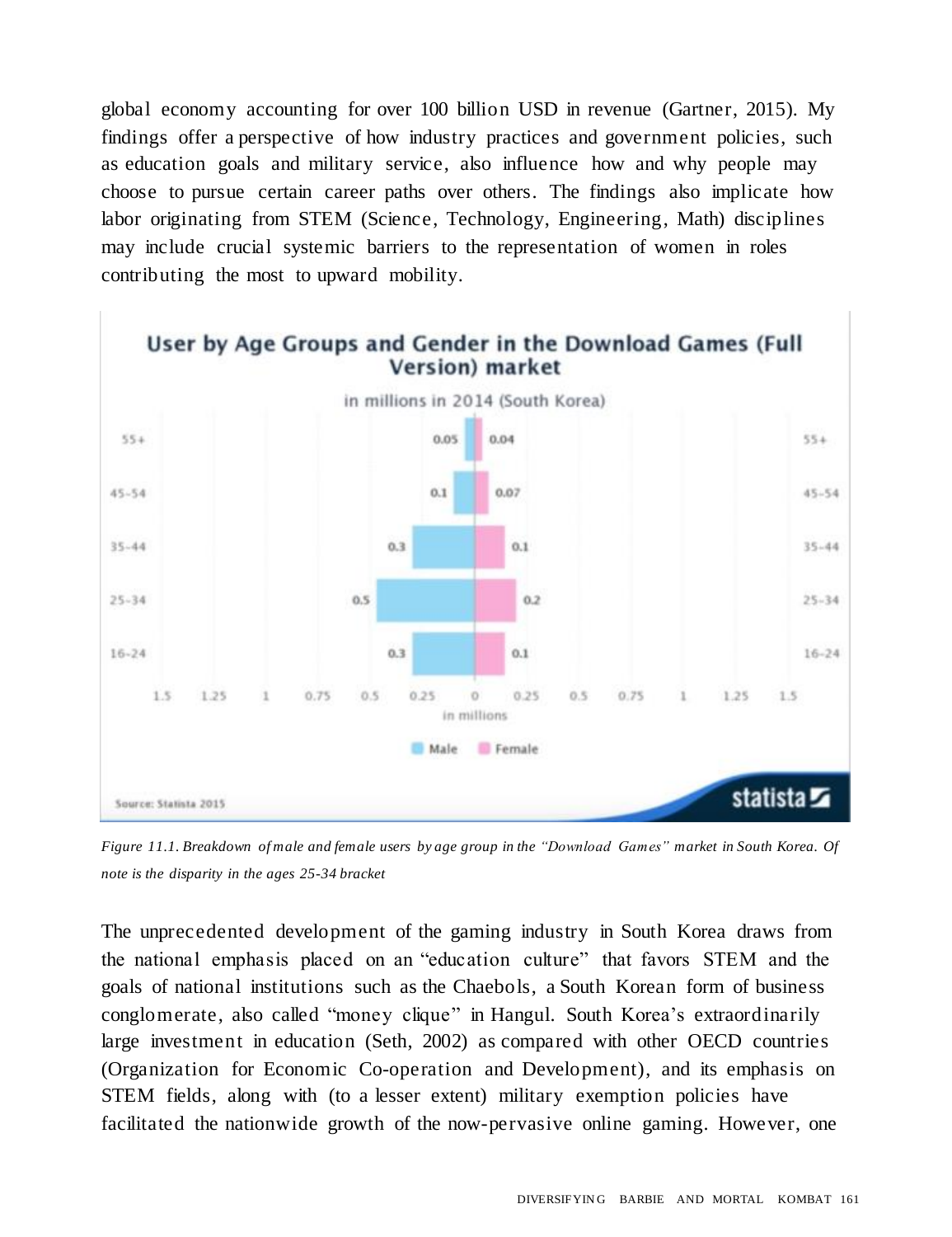cannot underestimate the role that the corporate entities, the Chaebol, Samsung, LG, and Hyundai, among others, play in almost all the affairs of South Korea along with its sense of nationalism/nationhood. Therefore, it is imperative to mention the nature of the Chaebol, government science and technology initiatives, in how these have shaped and continue to shape the landscape of Korean communications (Larson 1995) and, in turn gaming.

There are, however, some assertions that require critique in this context for a fuller understanding of the dynamics at play and these reiterate longstanding stereotypes. It is assumed that the game industry is male-dominated because females from an early age biologically and socially are predisposed to a lack of interest in STEM (Science, Technology Engineering, and Mathematics), the disciplines which primarily feed into the game industry. Therefore it is assumed that the game industry is naturally (and correctly) male-dominated. Left unchecked, these assumptions reverberate into popular discourse, which then get reinforcement and support at all levels. But in South Korea, even if women are interested in STEM, I posit that they are systemically excluded from positions of power in the game industry because the deck is stacked against them from the very beginning for many reasons. While many reasons account for the prominence of games in the sociocultural and econom ic media landscape in South Korea (Chee 2012), I will focus and discuss here the military service, and exemption from it, as crucial and unique factors determining the Korean IT workforce dynamic from the perspective of those involved with the games industry.

### INDUSTRY PRACTICES: CHAEBOLS AND CORPORATE CONTEXT IN SOUTH KOREA

As far as technology is concerned, South Korea has outdone most countries in the world. It is a global leader in the production of semiconductors, cars, ships, and gadgets (Hira, Morfopolous, & Chee, 2012). At first blush, a discussion of Korea solely in terms of being a contemporary economic "miracle" (Amsden, 1989) is in line with the celebration of technology being solely responsible for emancipating nations from poverty. In a classic case of what Mosco calls the "digital sublime," (Mosco, 2004) in the collective vision and belief in digital lifestyles, Korea's embrace of the information economy as national panacea has indeed been remarkable in every aspect. After all, as Deleuze is noted for saying, "Technology is social before it is technical" (Galloway, 2004 p. 79). South Korea is a country that must be examined within the boundaries of its national circumstances. As a whole, the investigation of the Korean context best shows that games and platforms are not the sole explanatory measure of success.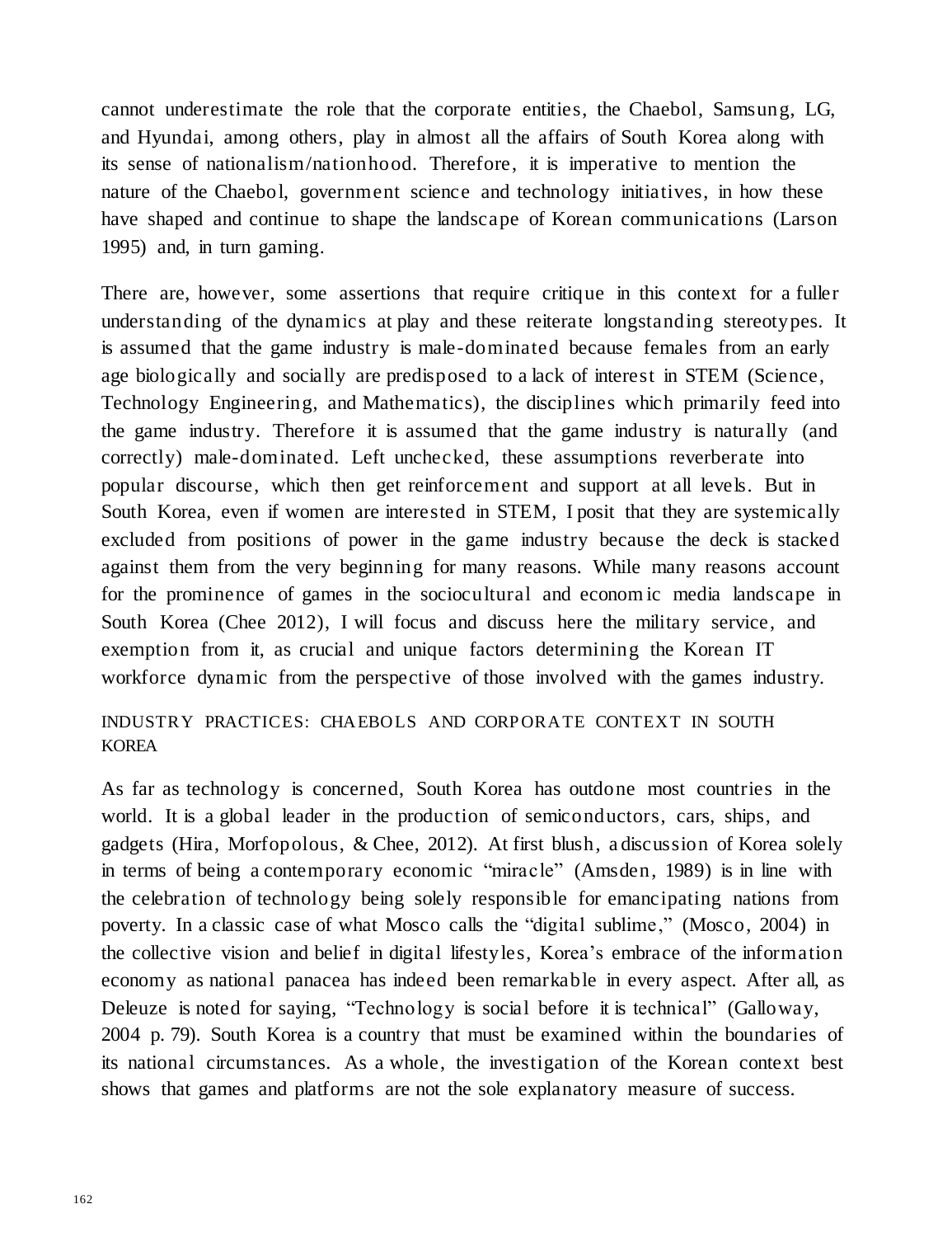South Korea has participated in an extraordinary moment in global communication history, as well as in its own right. Subject to what Nancy Abelmann (2003) calls a "compressed modernity," the nation has propelled itself into becoming the bona fide networked information society that many countries aspire to be, yet continue to find such an elusive goal. Notions of modernity (Feenberg, 1995; P. Kim, 2011) were adopted and reworked to the geopolitical and social realities on the Korean peninsula through a discussion of Japanese colonization, the Cold War, Korean War, and subsequent political and economic ramifications that framed the workings of Korean life on the peninsula. These events set the stage for the institutions that emerged from those times of creative destruction.

The Asian Financial Crisis of 1997 was a catalytic moment that created a perfect storm of conditions for the online games scene in South Korea to flourish. At the time, the country had just realized the implementation of a nationwide broadband policy, thereby enabling high-speed Internet access throughout the country to its 50 million inhabitants. As Stewart (2004) points out, there were various educational obstacles to achieving a sophisticated level of literacy in these technologies for the average person, even if the infrastructure was a positive step. The financial crisis, termed the "IMF Crisis" (International Monetary Fund Crisis), served to upend much of South Korea's extant wealth and power structures that had asserted themselves over the nation's affairs up to that point. With international auditors throwing open the books and reforming the Chaebols, there were many casualties in job loss. This destabilization in salaried employment structures shifted longstanding ideologies regarding gender and power structures, including a wider challenge to the country's hegemonic masculinity and the prevalence of male-dominated single income households (Maliangkay, 2013). However, this economic catastrophe in the established realm of big business gave rise to a slough of new entrepreneurial activity by some business savvy individuals. This series of events turned entrepreneurs towards many start-up activities, including running Internet cafes or, as they are termed in Korea, the PC Bang (PC Room).

As I have discussed in Chee (2006), the PC Bang was a cornerstone of social interaction online and offline, near and far. Such locations served as de facto community centres all over the country, and they were often the flashpoint of social interaction, especially for youth, in the hyper-urban capital city of Seoul, where more than 10% of the Korean population resides. The creation of these gaming centres, to the number and extent that they now occur, would not have happened were it not for the particular reverberations of the Asian econom ic crisis of 1997. There were many under-documented side-effects to the economic downturn as well: PC Bangs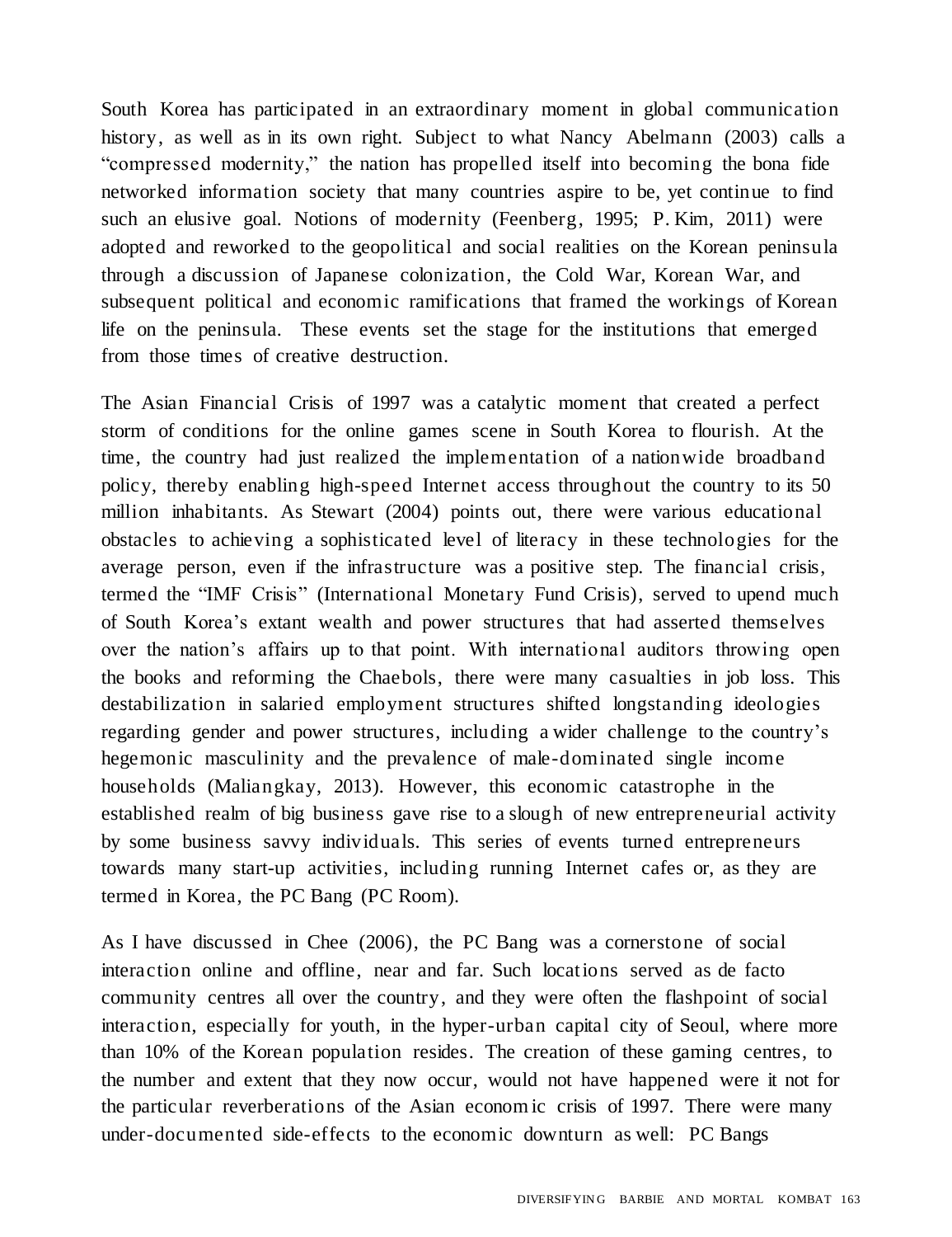provided a refuge for the jobless, youth were able to earn money through games, and sometimes that sum could amount to more than a part-time job (Chee and Smith 2005). Moreover, games that took advantage of broadband access were also on the rise, such as the originally North American real-time strategy game made by Blizzard: StarCraft – the playing and professionalization of which has manifested as eSports, serving to catapult gaming into mainstream culture. It is this confluence of factors that are part and parcel with the prominence of gaming in South Korea, as it currently exists as a communication medium.

Due to Korea's colonization by Japan in the early 20th century, as well as its longstanding concern with Japanese cultural invasion, the country's government had banned Japanese cultural products until 1998, which included console games, films and music. With the ban lifted, Korea gradually opened the market to Japanese culture, phasing in previously black market products, with console games from Japan making their public appearance in the Korean marketplace by 2002 (Lee 2002).

As explicated in my past work with Dal Yong Jin (Jin & Chee 2009; Jin & Chee 2008), the historical tension between the two countries has proven persistent and difficult to surmount, as those who anticipated large profits through access to the South Korean game market were disappointed to find a negligible amount of revenue. With Japanese console makers such as Sony, Nintendo and Sega experiencing such difficulties in penetrating the South Korean game market, the country utilized the opportunity to develop its own domestic online game industry.

Over the years, ethnographic data and historical analyses have directed me to investigate the linkages between particular watershed moments in Korea's history and their influences on science/technology policy decisions. For example, the Korean ban on Japanese products served to hold the develo pment of console gaming platforms at bay, while online PCs with their ability to access broadband internet had a chance to gain a foothold. The past and present tensions between Japan and Korea have and continue to shape Korea's game culture and continue to reverberate into present day (Oh & Larson 2011; Jin 2010 Larson 1995;). These histories have indeed informed and mediated their understandings of life in Korea. With this similar approach applied to other contexts, it would be fascinating to investigate how the interaction of culture, social structure, infrastructure, and policy would facilitate differing manifestations of inclusion in game culture.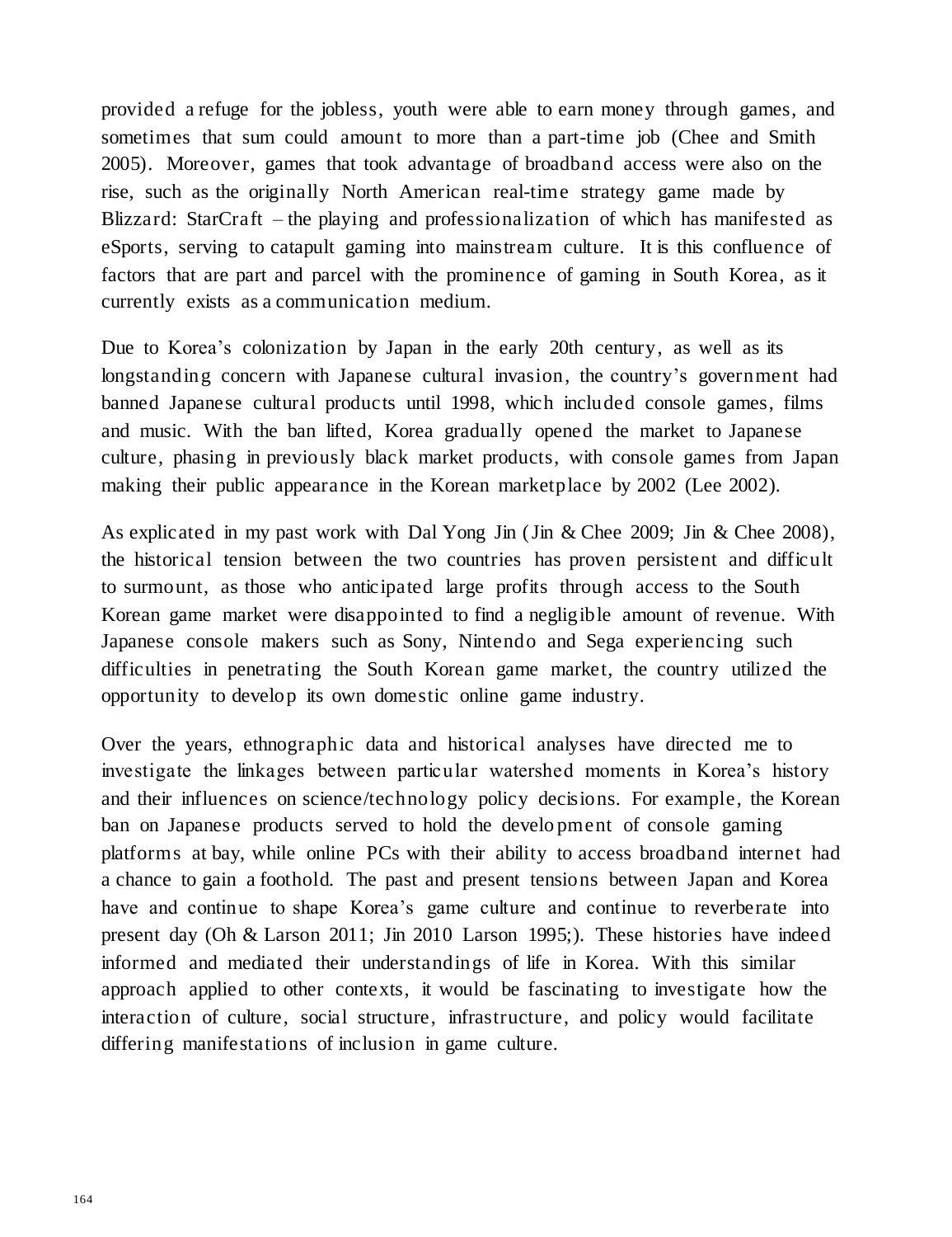## GOVER NMENT PRACTICES: HOW EXEMPTIONS OF COMPULSORY MILITARY SERVICE: FEED THE PIPELINE INTO STEM AND GAMING INDUSTRY

As games have grown in prominence, government and industry alike have regarded this cultural activity as a potential economic panacea for South Korea's economic redevelopment. In order to improve the country's econom y, the government prioritized STEM disciplines. This prioritization occurred at the expense of investment in the critical social sciences and humanities (Seth, 2002), yet these initiatives contributed to the growth in the industrial and informational capacities of South Korea's domestic workforce such that the nation is a global contender in STEM training and achievement, has a strong export economy, and is a veritable hotbed of technological activity due to its domestic talent. As Michael Seth in his book on Korean education notes, "No nation spends a larger share of its income on education" (Seth, 2002, p. 5). According to the 2010 Business Higher Education Forum STEM report (BHEF, 2010 p. 4), 15.6 percent of Bachelor's degrees in the U.S. were awarded in the STEM disciplines, compared with 37.8 percent in South Korea. Given the country's significant push to prioritize STEM via gaming and game development, I will discuss various under-examined factors that lead to systemic barriers to full participation in the game industry.

The military is an inextricable part of life on the Korean peninsula; military service for males in Korea is compulsory. At some point in the late teens or early twenties, all males are expected to give up over two years to this service, which is highly regarded and looked upon as a major transition from boyhood to manhood. This is so much the case that that in job applications one receives advantages over other candidates in the form of extra "points" for having completed military service . Though I did not have explicit questions regarding military service in my interview guide, my informants would broach the topic of their own accord. Their perspectives were always slightly different from one another and immensely fascinating. It showed me how very much military service was a fact of living life in Korea, and as someone who was studying an industry dominated by men and steeped in a patriarchal culture, it made sense to embrace a study of this important phenomenon as it pertains to how people make sense of their social roles.

Even celebrities are officially not exempt from military service, and in my interviews and informal discussions I would hear the saying echoing common a common sentiment, loosely translated, "Only a god can escape military service." While compulsory military service for Korean men only has been regarded at once a geopolitical necessity and a burdensome disruption, there are specific provisions for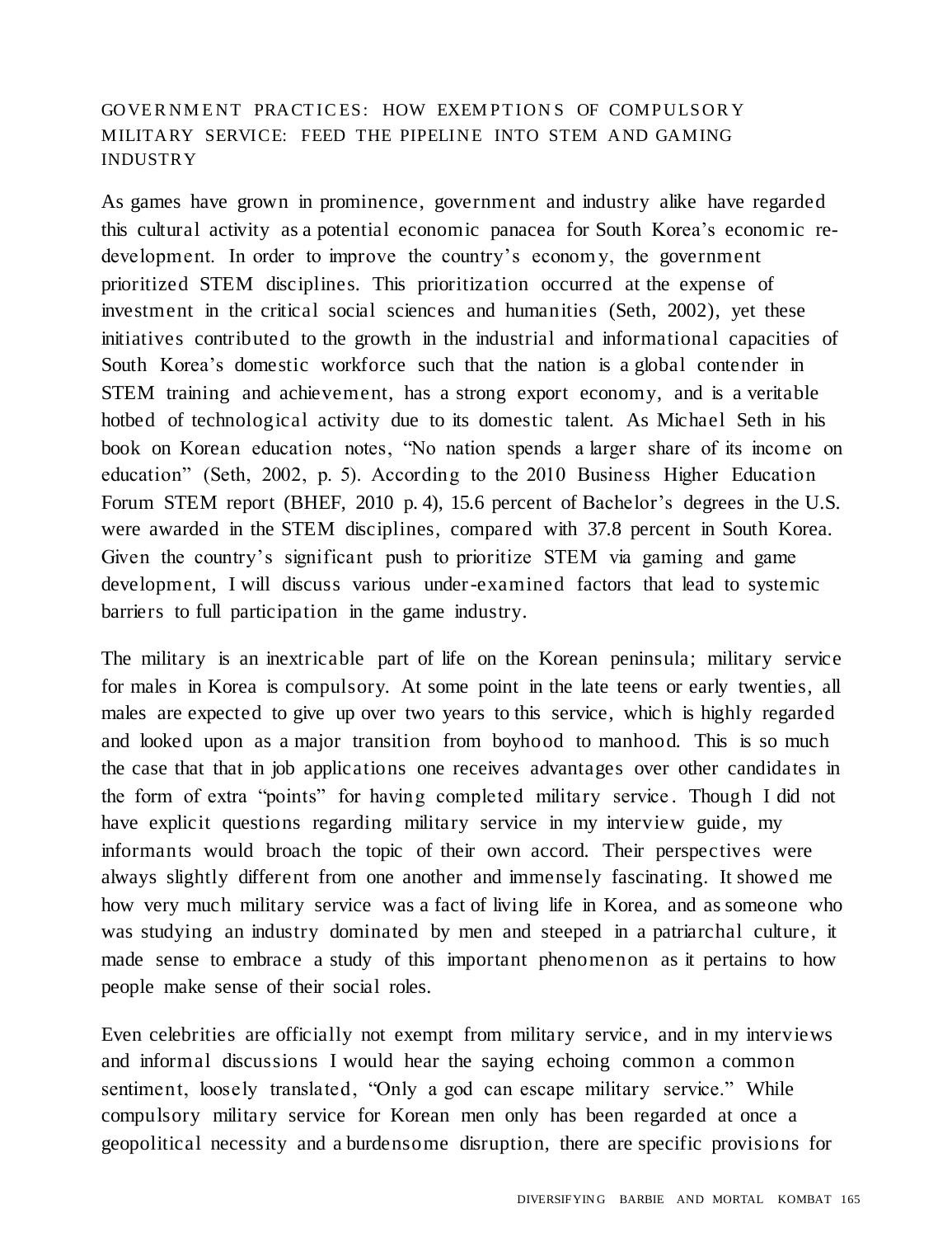young men in STEM fields. For talented program mers and engineers accepted into competitive university programs, there is a policy that exempts them from military duty, provided they stay in the country for five years. This policy makes majoring in these STEM disciplines quite attractive. Though such a provision is not solely responsible for the prominence of game development talent, they add to the luster of South Korea's pervasive game culture. The classification of companies also received different treatment years ago, with "IT" having such broad meaning to include internet industries of many types, such as online games. Thus while military service presents an expected and sustained break in non-military life and career progression, this particular situation has implications for role online games play in their lives as a medium of communication.

My ethnographic studies in Korea and interviews with those who have experienced both the pros and cons of their compulsory military service serve to shed some light on some of these pipeline issues. Upon hearing about some of the structural and cultural points brought up by my informants with regard to this link, I delved further into this question of how women's participation in the game industry, despite training in STEM fields, be influenced starting from post-secondary schooling. First off, a major difference between two concentrations exist for students: 1) Arts – *Mungwa*, and 2) Sciences – *Igwa*. Those who went through Arts were not eligible for military exemption in principle. Some grey zones did exist, however, in that there were niche technology service requirements that could be fulfilled by those who were not necessarily program mers, but Business or Literature majors who happened to be enrolled in qualifying courses. Those young men, who were consequently exempt from military service would instead allow those trained in STEM related disciplines to spend 3-5 years in an IT company. In speaking with industry executives who themselves started at nascent companies such as Naver and NCSoft (now titans in the game industry), I learned that were considered small-medium IT enterprises and eligible to retain this specific type of talent in a young workforce. This initiative has been lauded for allow ing young talent to populate mid-sized companies in Korea, which have been typically short of skilled knowledge labor. As older generations employed in the large Chaebol companies could not typically fulfill these roles, this was a major opportunity for early career mobility in the Korean IT industries that would not have existed for youth otherwise.

If the military service requirement is fulfilled by men working at a games company for 3-5 years, which then results in networking opportunities and skill building for those men, it means that women are systemically typically shut out of this specific process entirely despite their possible training precisely because of their gender.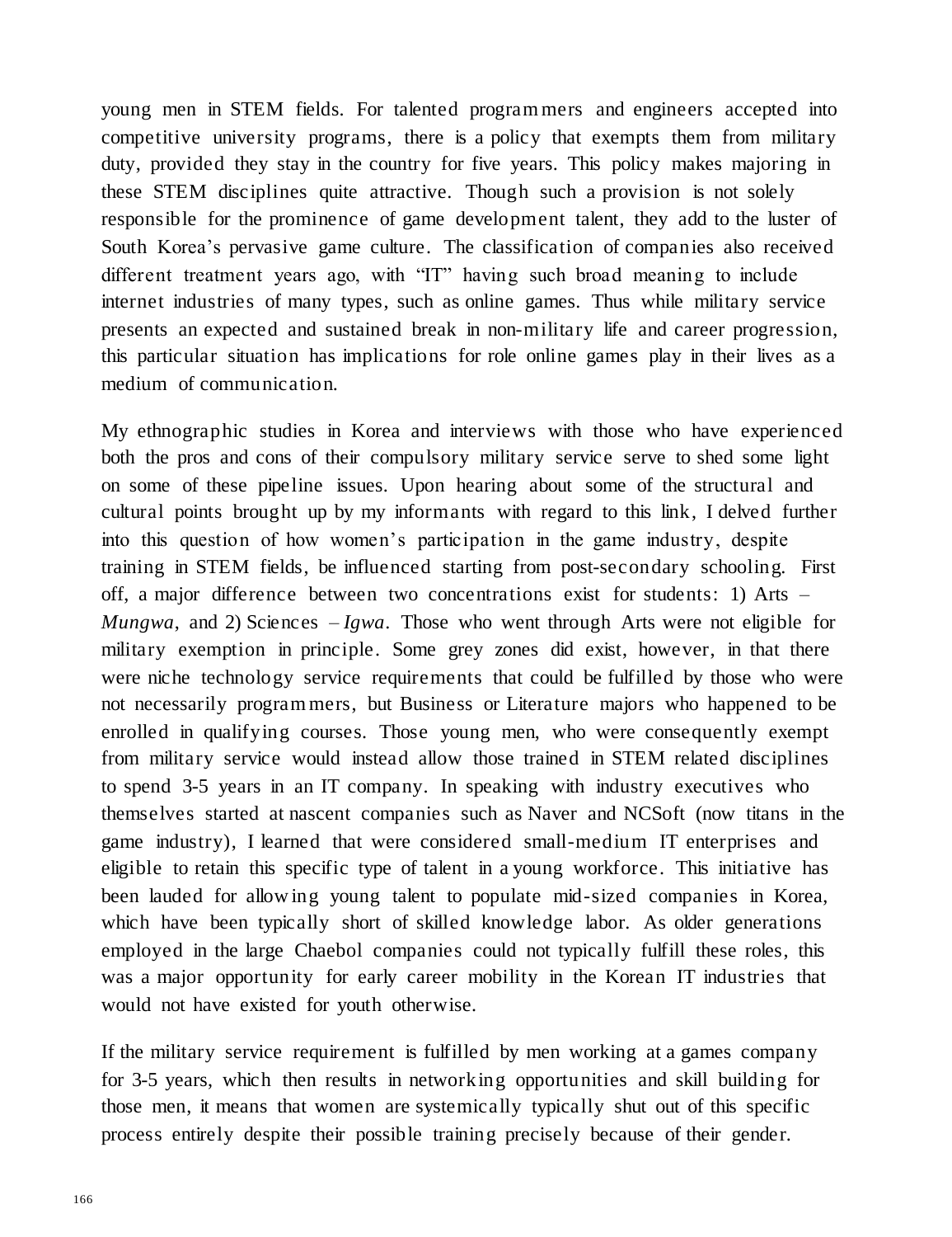Women would then enter into the game industry later, if ever, or participate in the industry by other means and specializations. As a result, the prevailing notion that women do not become game developers because they are not interested in STEM and/or games is entirely over simplistic. Even if, hypothetically, girls were not socialized away from STEM and games as they are in other countries like the United States, they have been and are still in this case turned away from opportunities for participation in a growing proportion of the Korean information economy at the crucial junctures of educational, friendship, and business networks at their nascent and founding stages. Given that the reasons for gaming and getting into the games industry to begin with are so very divided along gender lines already, in the Korean context these policies serve to reinforce existing gender norms beyond that of just the military. Rather, the perspective for which I have advocated is that games do not exist in a vacuum. Instead, the current online game culture includes a number of inextricable dependencies in a national media ecology.

#### REFLECTIONS ON DIVERSIFYING A GLOBAL INDUSTRY

My research, to the extent outlined here, has sought out a sociocultural explanation for the oft-celebrated success of South Korea's gaming industry and correspondingly frenetic mainstream online gaming culture. From global and local industry standpoints, the dynamics between Korean business and technology policy has presented some fruitful outcomes as well as challenges. On the one hand, stateguided infrastructural initiatives have been instrumental in providing the conditions for success of the Korean online games industry (Jin, 2010/2011; Oh & Larson, 2011). On the other hand, further systemic factors regarding gender that intersect training and workforce diversity continue to present underarticulated challenges to equitable participation and innovation.

As discussed, these findings offer a synthesis between educational policies, military service, and industry practices that implicate how labor originating from STEM disciplines may include crucial systemic barriers to the representation of women in roles contributing the most to upward mobility. It is crucial to understand how specific policies serve to reinforce existing gender norms. It is important that attention to gender issues go beyond stop-gap solutions with the laudable goals of getting more women into STEM fields, to move toward more equitable participation beyond schooling. I point here to very real gender issues and analysis of this case within a global industry. The negotiations of what comprises game culture does not exist in a vacuum , but includes a number of dependencies such as policy.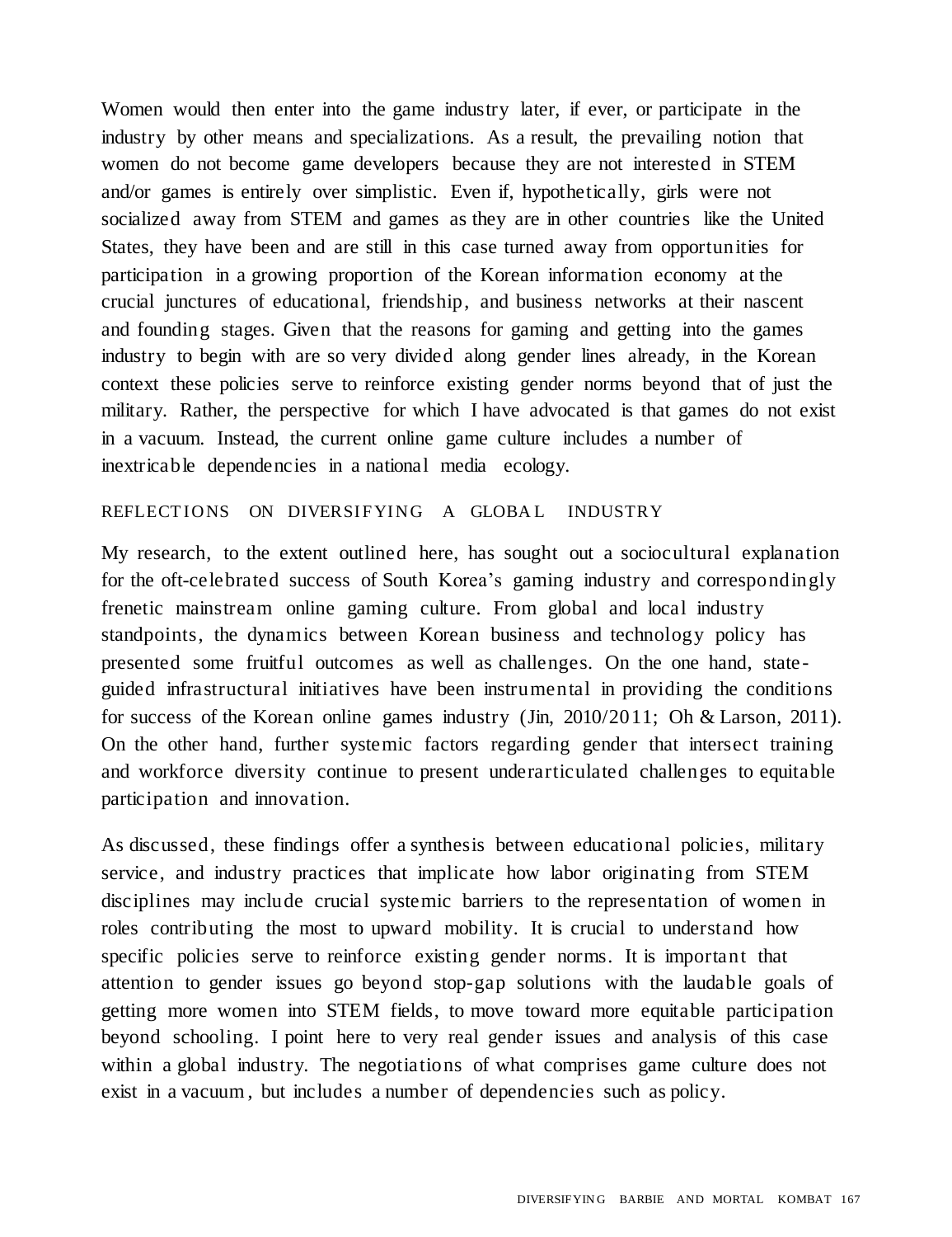Mobility in the games industry encompasses a mere sample of career challenges that are important to consider because they point to yet more subtle and systemic factors affecting how the online games industry attracts and retains talent. As in the case with North America, women are not typically streamed into gaming, as they are not into STEM disciplines. The same systematic barriers to participation exist in South Korea, with the added complexities inherent in the present demands of patriarchal and militaristic rigors. While this paper primarily explored reasons why women in South Korea may not fully participate in one of the nation's most lucrative industries, it may be worthw hile examining alternatives to the STEM pipeline argument through gender and other national game industry contexts. Beyond various ad-hoc attempts to 'increase female participation' in an industry that is anecdotally unappealing to women, one must also consider some of the more subtle barriers to participation in the games industry, such as gender and the role of compulsory military service for men, which has become an inextricable part of everyday life.

#### **References**

Abelmann, N. (2003). *The melodrama of mobility: Women, talk, and class in contemporary South Korea*. Honolulu, HI: University of Hawaii Press.

Amsden, A. H. (1989). *Asia's next giant: South Korea and late industrialization*. New York, NY: Oxford University Press.

BHEF. (2010). *Increasing the number of STEM graduates: Insights from the U.S. STEM education & modeling project*. BHEF.

Boellstorff, T., Nardi, B., Pearce, C. & Taylor, T.(2012). *Ethnography and Virtual Worlds: A Handbook of Method*. Princeton, NJ: Princeton University Press.

Chee, F. (2006). The games we play online and offline: Making Wang-tta in Korea*. Popular Communication,* 4(3), 225-239, Lawrence Erlbaum Associates Inc.

Chee, Florence, and Smith, Richard. (2007). "Online gamers and the ambiguity of community: Korean definitions of togetherness for a new generation." In M. Consalvo and C. Haythornthwaite (Eds.), AOIR Internet Annual. Volume 4, New York, NY: Peter Lang, pp. 165-184.

Chee, F. (2012). *Online Games as a Medium of Cultural Communication: An ethnographic study of sociocultural transformation.* Doctoral dissertation, Burnaby B.C., Simon Fraser University.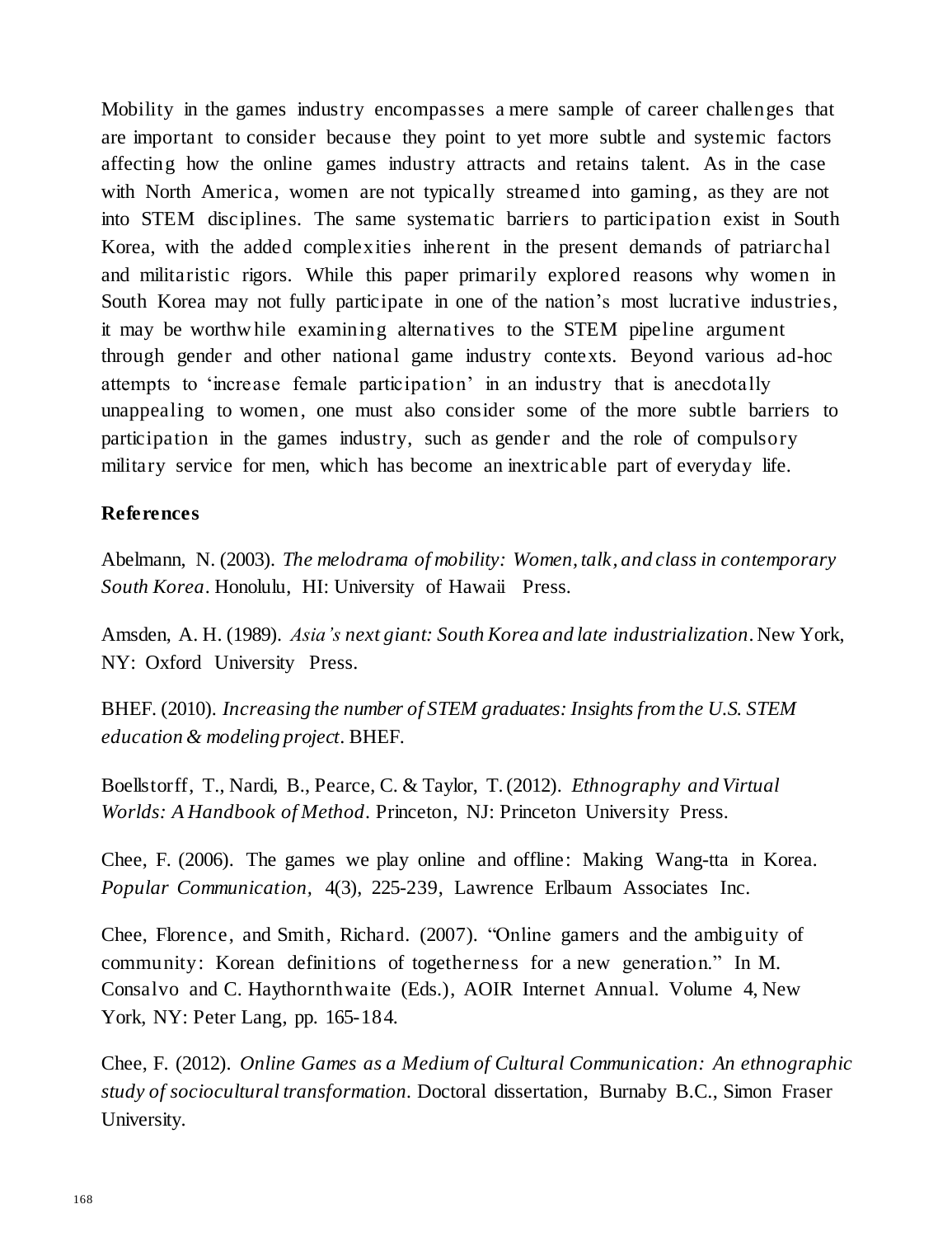Feenberg, A.(1995). *Alternative modernity: The technicalturn in philosophy and social theory*. Berkeley, CA: University of California Press.

Galloway, A. R. (2004). *Protocol*. Cambridge, MA: MIT Press.

Gartner. (n.d.). Video games revenue worldwide from 2012 to 2015, by source (in billion U.S. dollars). In Statista – The Statistics Portal. Retrieved September 24, 2015, from [http://ww w.statista.com/statistics/278181/video-games-revenue-worldwide](http://www.statista.com/statistics/278181/video-games-revenue-worldwide-)from-2012-to-2015-by-source/

Hira, A., Morfopolous, J., & Chee, F. (2012). Evolution of the South Korean wireless industry: From state guidance to global competition. *International Journal of Technology and Globalisation, 1*(2), 65-86.

Hjorth, L., & Chan, D. (2009). *Gaming cultures and place in Asia-pacific*. New York, NY: Routledge.

Jin, D. Y. (2010). *Korea's online gaming empire*. Cambridge, MA: MIT Press.

Jin, D. Y.(2011). *Hands on hands off: TheKorean state and the marketliberalization of the communication industry* (1st ed.). New York, NY: Hampton Press.

Jin, D. Y., & Chee, F. (2008). Age of new media empires: A critical interpretation of the Korean online game industry. *Games and Culture: A Journal of Interactive Media, 3*(1), 38-58, Sage.

Kim, P. (2011). Contextualizing the ideas of technology in Korea–questions of technology and early modern experiences. *Technology in Society, 33*, 52-58.

Larson, J. F. (1995). *The telecommunications revolution in Korea*. Hong Kong; New York: Oxford University Press.

Lee, K. J. (2002, January 29). Game Market watches PS2. Financial News.

Maliangkaij, R. (2013). Catering to the Female Gaze: The Semiotics of Masculinity in Korean Advertising', Situations: Cultural Studies in the Asian Context, Vol. 7, Winter 2013/2014, pp. 43–61.

Mosco, V.(2004). *The digital sublime: Myth, power, and cyberspace*.Cambridge, MA: MIT Press.

Newzoo (n.d.). Leading gaming markets worldwide in 2014, by gaming revenue (in